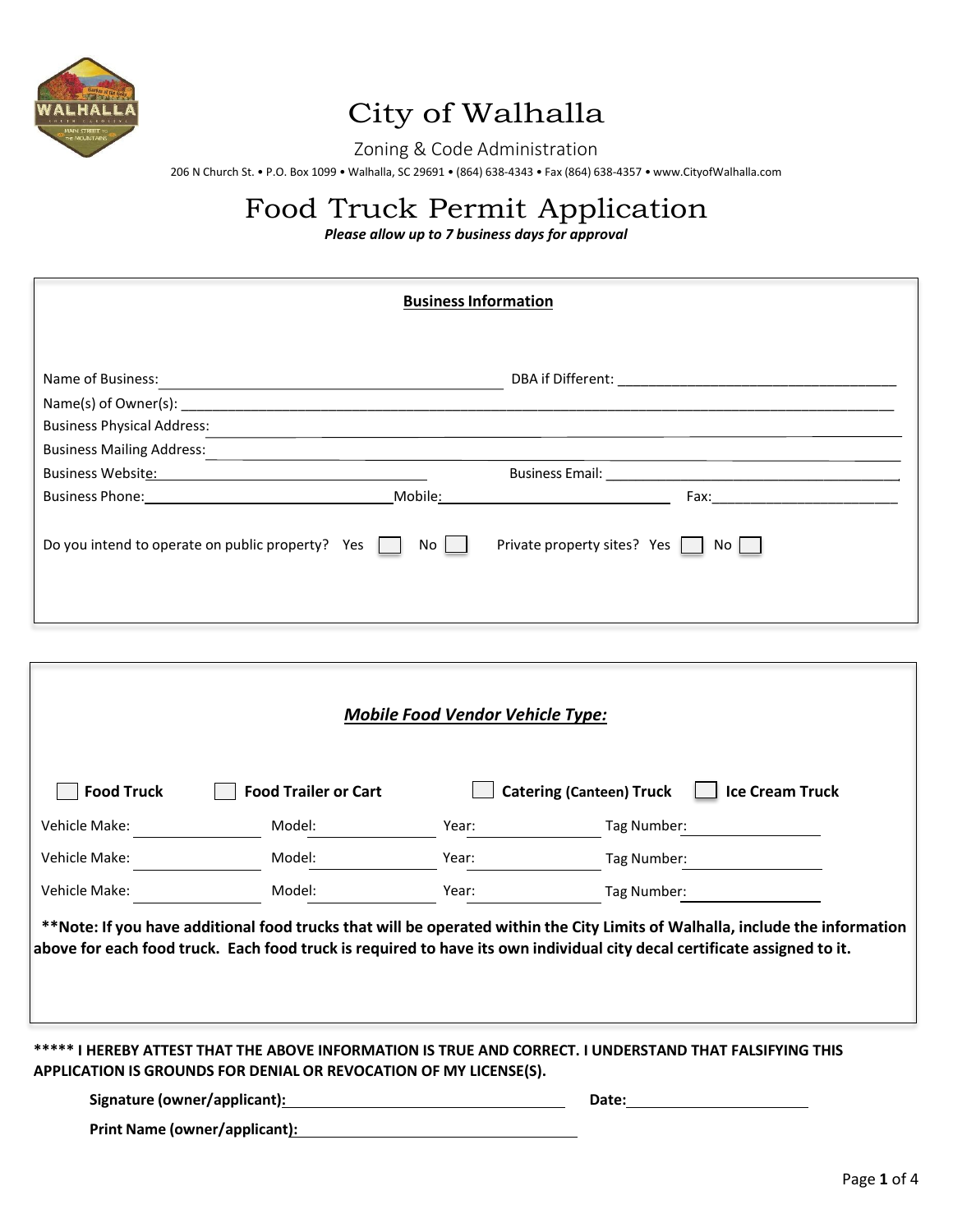#### *Required Documents: (Include with your application)*

A plan for trash and waste disposal

Copy of permits required by the SC DHEC (South Carolina Department of Health and Environmental Control)

Color Copy of a valid driver's license. (Required for owner(s) and any operators(s))

Two color photographs of the owner(s) taken within 30 days to the date of this filing, photographs shall be two inches by two inches in size. (will be attached to the permit)

A copy of the vehicle(s) registration and Insurance.

Color photographs of the vehicle(s) interior and exterior in sufficient number to provide permitting officials a good overview of the vehicles look and design. **\*\*\*NOTE: THERE WILL BE A MANDATORY INSPECTION PERFORMED BY THE CITY OF WALHALLA ON ALL MOBILE FOOD VENDOR TYPE VEHICLES. THE CITY FIRE MARSHALL WILL BE INSPECTING FOR FIRE CODE COMPLIANCE. THE CODE OFFICIAL WILL INSPECT FOR GENERAL MAINTENANCE REQUIREMENT ISSUES.**

Proof of general liability insurance for the operation of the vehicle as a motor vehicle and the conduct of the business, if approved and the business is located on public streets or city owned property the minimum current amount is \$1,000,000.00.

**Fees (due upon final approval of application):** Yearly: Business License + \$120 for local vendors (\$240 for out of county vendors) Temporary: Business License + \$20 per day

**Signature (owner/applicant): Date:**

**Print Name (owner/applicant):**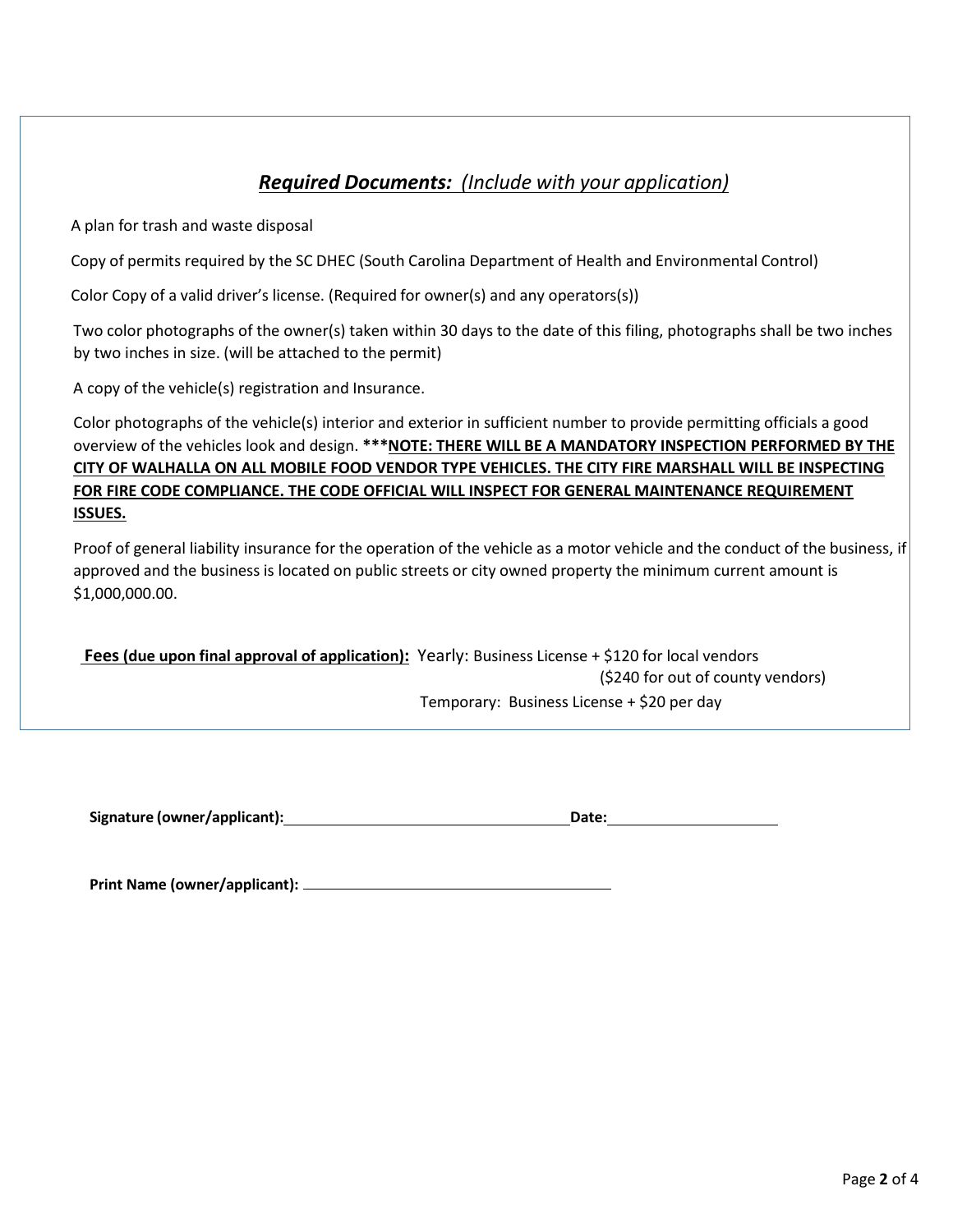#### **Background Information**

#### **Owner**

| Have you ever had a license or permit revoked, denied or suspended? Yes $\Box$ or No $\Box$ If yes, list the jurisdiction,<br>date, and reason:                                                                                                                                                                                                             |                                                                                                                                |                                                                                                                                                                                                                                                                                                                                                                                                              |
|-------------------------------------------------------------------------------------------------------------------------------------------------------------------------------------------------------------------------------------------------------------------------------------------------------------------------------------------------------------|--------------------------------------------------------------------------------------------------------------------------------|--------------------------------------------------------------------------------------------------------------------------------------------------------------------------------------------------------------------------------------------------------------------------------------------------------------------------------------------------------------------------------------------------------------|
| Have you ever been convicted of any criminal charges (misdemeanor or felony) in the last 10 years? Yes $\Box$ or No $\Box$                                                                                                                                                                                                                                  |                                                                                                                                |                                                                                                                                                                                                                                                                                                                                                                                                              |
| If yes, explain:                                                                                                                                                                                                                                                                                                                                            |                                                                                                                                |                                                                                                                                                                                                                                                                                                                                                                                                              |
| Are there any charges (misdemeanor or felony) against you that are still pending? Yes $\Box$ or No $\Box$ If yes, list<br>jurisdiction, date, and reason:                                                                                                                                                                                                   |                                                                                                                                |                                                                                                                                                                                                                                                                                                                                                                                                              |
| Has applicant (Owner) previously owned or operated a business? Yes $\Box$ or No $\Box$ If yes, names of business and                                                                                                                                                                                                                                        |                                                                                                                                |                                                                                                                                                                                                                                                                                                                                                                                                              |
|                                                                                                                                                                                                                                                                                                                                                             |                                                                                                                                |                                                                                                                                                                                                                                                                                                                                                                                                              |
|                                                                                                                                                                                                                                                                                                                                                             |                                                                                                                                |                                                                                                                                                                                                                                                                                                                                                                                                              |
| Birthdate: $\left(\frac{1}{2} + \frac{1}{2}\right)$ SSN#: $\frac{1}{2}$ DL#:<br>Home Phone: Cell: Cell: Email: Email:                                                                                                                                                                                                                                       |                                                                                                                                | State: $\frac{1}{\sqrt{1-\frac{1}{2}}\sqrt{1-\frac{1}{2}}\sqrt{1-\frac{1}{2}}\sqrt{1-\frac{1}{2}}\sqrt{1-\frac{1}{2}}\sqrt{1-\frac{1}{2}}\sqrt{1-\frac{1}{2}}\sqrt{1-\frac{1}{2}}\sqrt{1-\frac{1}{2}}\sqrt{1-\frac{1}{2}}\sqrt{1-\frac{1}{2}}\sqrt{1-\frac{1}{2}}\sqrt{1-\frac{1}{2}}\sqrt{1-\frac{1}{2}}\sqrt{1-\frac{1}{2}}\sqrt{1-\frac{1}{2}}\sqrt{1-\frac{1}{2}}\sqrt{1-\frac{1}{2}}\sqrt{1-\frac{1}{2$ |
| Birthdate: $\left/ \right/ \left/ \right$ SSN#: $\left. - \right. - \right.$ DL#:                                                                                                                                                                                                                                                                           |                                                                                                                                | State:                                                                                                                                                                                                                                                                                                                                                                                                       |
| Home Phone: Cell: Cell: Email: Email: Email: Email: Email: Email: Email: Email: Email: Email: Email: Email: Email: Email: Email: Email: Email: Email: Email: Email: Email: Email: Email: Email: Email: Email: Email: Email: Em                                                                                                                              |                                                                                                                                |                                                                                                                                                                                                                                                                                                                                                                                                              |
| Have you ever had a license or permit revoked, denied or suspended? Yes $\Box$ or No $\Box$ If yes, list the jurisdiction,<br>date, and reason:                                                                                                                                                                                                             |                                                                                                                                |                                                                                                                                                                                                                                                                                                                                                                                                              |
| Have you ever been convicted of any criminal charges (misdemeanor or felony) in the last 10 years? Yes $\Box$ or No $\Box$<br>If yes, explain: The contract of the contract of the contract of the contract of the contract of the contract of the contract of the contract of the contract of the contract of the contract of the contract of the contract |                                                                                                                                |                                                                                                                                                                                                                                                                                                                                                                                                              |
| Are there any charges (misdemeanor or felony) against you that are still pending? Yes $\Box$ or No $\Box$ If yes, list                                                                                                                                                                                                                                      |                                                                                                                                |                                                                                                                                                                                                                                                                                                                                                                                                              |
| jurisdiction, date, and reason:                                                                                                                                                                                                                                                                                                                             | <u> 1980 - Jan Barbara, martxa al II-lea (h. 1980).</u>                                                                        |                                                                                                                                                                                                                                                                                                                                                                                                              |
| ***** I HEREBY ATTEST THAT THE ABOVE INFORMATION IS TRUE AND CORRECT. I UNDERSTAND THAT FALSIFYING THIS<br>APPLICATION IS GROUNDS FOR DENIAL OR REVOCATION OF MY LICENSE(S).                                                                                                                                                                                |                                                                                                                                |                                                                                                                                                                                                                                                                                                                                                                                                              |
|                                                                                                                                                                                                                                                                                                                                                             |                                                                                                                                |                                                                                                                                                                                                                                                                                                                                                                                                              |
| (owner/applicant):                                                                                                                                                                                                                                                                                                                                          | <u> 1989 - Johann Barn, mars eta bainar eta politikaria (h. 1989).</u><br>1980 - Johann Barn, margolaria politikari (h. 1900). |                                                                                                                                                                                                                                                                                                                                                                                                              |